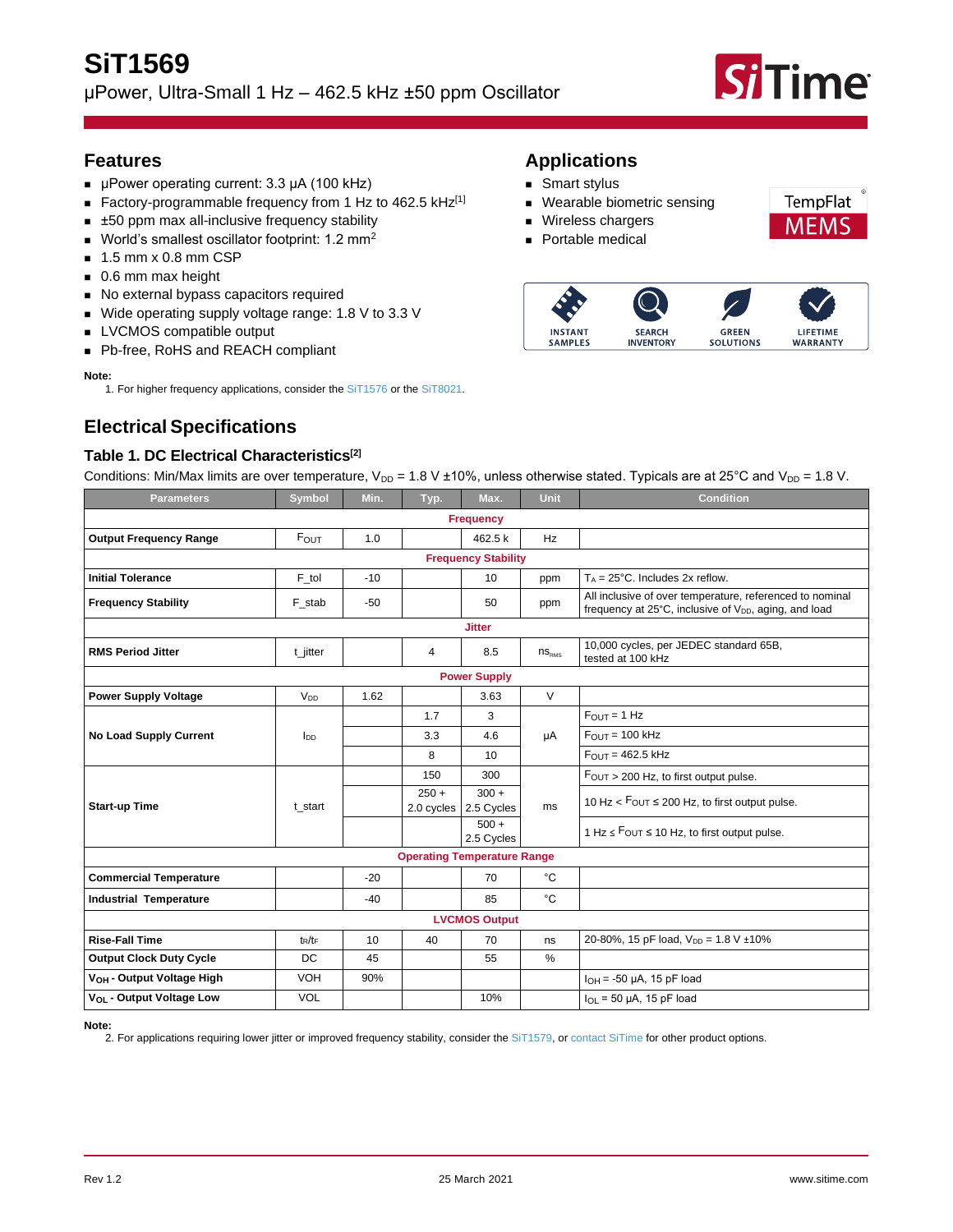

#### **Table 2. Pin Configuration**

| Pin | <b>Symbol</b>   | $U$                 | <b>Functionality</b>                                                                                                                                                                                             | <b>CSP Package (Top View)</b>    |
|-----|-----------------|---------------------|------------------------------------------------------------------------------------------------------------------------------------------------------------------------------------------------------------------|----------------------------------|
|     | NC.             | Internal Test Pin   | No Connect. Leave floating. Pin 1 is for internal testing and is<br>designed to be left floating.                                                                                                                | <b>GND</b><br><b>NC</b>          |
| 2   | CLK Out         | Output              | Oscillator clock output, LVCMOS compatible                                                                                                                                                                       |                                  |
| 3   | V <sub>DD</sub> | Power Supply        | Connect to power supply between 1.8 V and 3.3 V $\pm$ 10%.<br>Under normal operating conditions, Vdd does not require external<br>bypass/decoupling capacitor(s).<br>The SiT1569 includes on-chip Vdd filtering. | $CLK$ Out<br>Vdd<br>$\Omega$     |
| 4   | <b>GND</b>      | Power Supply Ground | Connect to GND                                                                                                                                                                                                   | <b>Figure 1. Pin Assignments</b> |

#### **Table 3. Absolute Maximum Ratings**

Attempted operation outside the absolute maximum ratings may cause permanent damage to the part. Actual performance of the IC is only guaranteed within the operational specifications, not at absolute maximum ratings.

| <b>Parameters</b>                                        | <b>Test Conditions</b> | Value            | Unit |
|----------------------------------------------------------|------------------------|------------------|------|
| Continuous Power Supply Voltage Range (V <sub>DD</sub> ) |                        | $-0.5$ to 4.0    | ν    |
| Continuous Maximum Operating Temperature Range           |                        | 105              | °C   |
| Short Duration Maximum Operating Temperature Range       | $\leq$ 30 minutes      | 125              | °C   |
| Human Body Model (HBM) ESD Protection                    | JESD22-A114            | 2000             |      |
| Charge-Device Model (CDM) ESD Protection                 | JESD22-C101            | 750              |      |
| Machine Model (MM) ESD Protection                        | JESD22-A115            | 200              |      |
| Latch-up Tolerance                                       |                        | JESD78 Compliant |      |
| <b>Mechanical Shock Resistance</b>                       | Mil 883, Method 2002   | 20,000           | g    |
| <b>Mechanical Vibration Resistance</b>                   | Mil 883, Method 2007   | 70               | g    |
| 1508 CSP Junction Temperature                            |                        | 150              | °С   |
| Storage Temperature                                      |                        | $-65$ to 150     | °C   |

# **System Block Diagram**



#### **Figure 2. SiT1569 Block Diagram**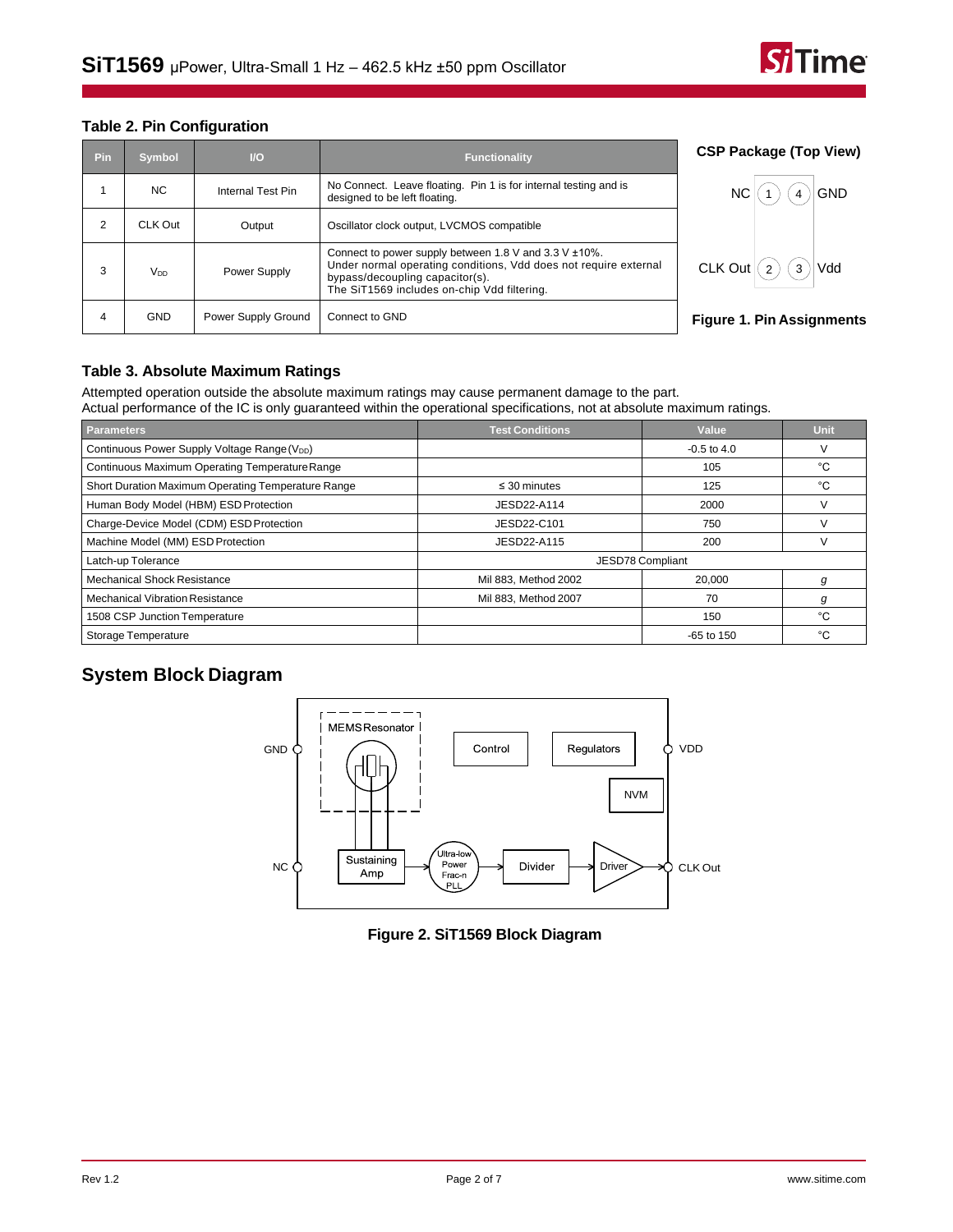

## **Detailed Description**

The SiT1569 is the first ULP, factory-programmable oscillator in an ultra-small 1.5mm x 0.8mm (1508) chip-scale package (CSP), and part of a new family of ULP, ultra-small oscillators from SiTime. This device can be programmed for any frequency between 1 Hz and 462.5 kHz. The silicon MEMS technology makes it possible to produce the world's smallest, programmable reference clock in a chip-scale package.

SiTime's MEMS oscillator consists of a MEMS resonator and a programmable analog circuit. SiT1569 MEMS resonator is built with SiTime's unique MEMS First<sup>®</sup> process. A key manufacturing step is EpiSeal® during which the MEMS resonator is annealed with temperatures over 1000°C.

EpiSeal creates an extremely strong, clean, vacuum chamber that encapsulates the MEMS resonator and ensures the best performance and reliability. During EpiSeal, a poly silicon cap is grown on top of the resonator cavity, which eliminates the need for additional cap wafers or other exotic packaging. As a result, SiTime's MEMS resonator die can be used like any other semiconductor die. One unique result of SiTime's MEMS First and EpiSeal manufacturing processes is the capability to integrate SiTime's MEMS die with a SOC, ASIC, microprocessor or analog die within a package to eliminate external timing components and provide a highly integrated, smaller, more cost-effective solution to the customer.

# **Frequency Stability**

The SiT1569 oscillator is Factory trimmed to 32.768 kHz at room temperature. The result is a very accurate oscillator at room temperature and over temperature. Unlike quartz crystals that have a classic tuning fork parabola temperature curve with a 25°C turnover point with a 0.04 to 0.06 ppm/°C<sup>2</sup> temperature coefficient (TCF), the SiT1569 temperature coefficient is calibrated at room temperature and corrected over temperature with an active temperature correction circuit. The result is <±50 ppm frequency variation over the -40°C to +85°C temperature range.

When measuring the SiT1569 output frequency with a frequency counter, it is important to make sure the counter's gate time is >100 ms. Shorter gate times may lead to inaccurate measurements.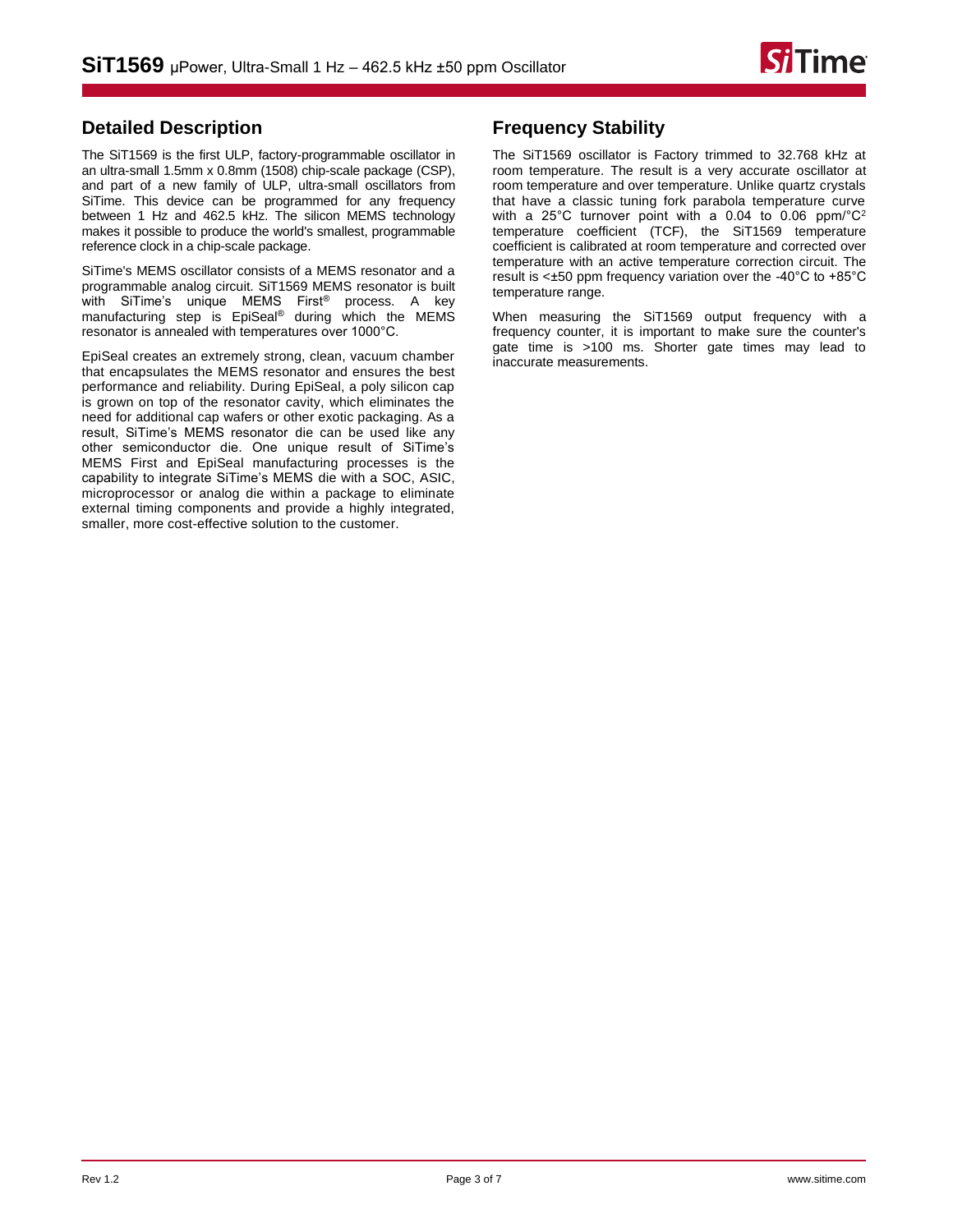

# **Typical Operating Curves**

 $(T_A = 25^{\circ}C, V_{DD} = 1.8 V,$  supply current plots are no load, unless otherwise stated)







**Figure 5. Supply Current vs Temperature (FOUT = 1 Hz)**







**(VDD = 1.8 V) Figure 4. Power Supply Noise Rejection (PSNR)**



**Figure 6. Supply Current vs Temperature (FOUT = 100 Hz)**



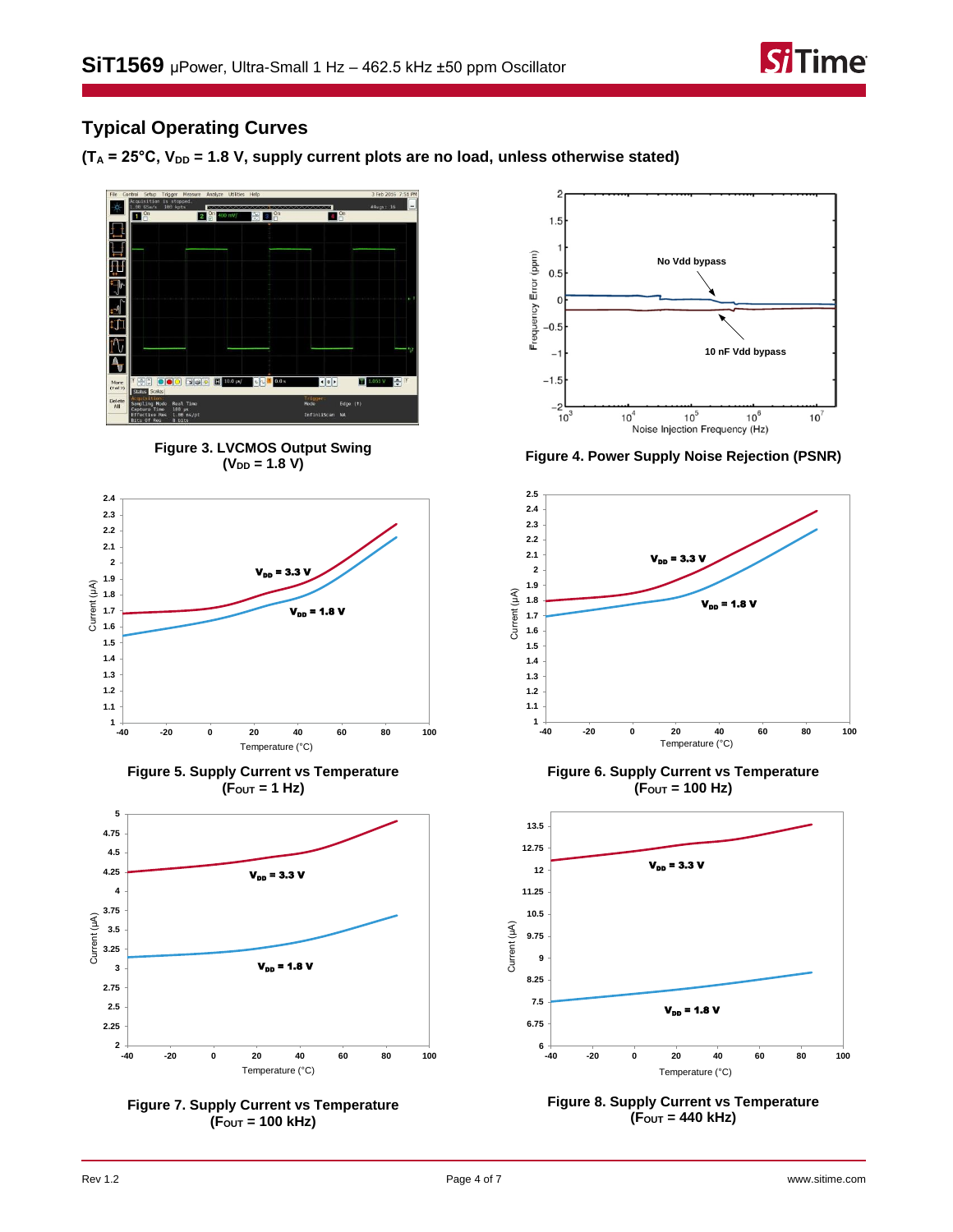

## **Dimensions and Patterns**



### **Manufacturing Guidelines**

- 1) No Ultrasonic or Megasonic cleaning: Do not subject the SiT1569 to an ultrasonic or megasonic cleaning environment. Permanent damage or long term reliability issues may occur.
- 2) Applying board-level underfill and overmold is acceptable and will not impact the reliability of the device.
- 3) Reflow profile, per JESD22-A113D.
- 4) The SiT1569 CSP includes a protective, opaque polymer top-coat. If the SiT1569 will see intense light, especially in the 1.0-1.2µm IR spectrum, we recommend a protective "glob-top" epoxy or other cover to keep the light from negatively impacting the frequency stability.
- 5) For additional manufacturing guidelines and marking/tape-reel instructions, refer to [SiTime](https://www.sitime.com/support/resource-library/manufacturing-notes-sitime-products)  [Manufacturing Notes.](https://www.sitime.com/support/resource-library/manufacturing-notes-sitime-products)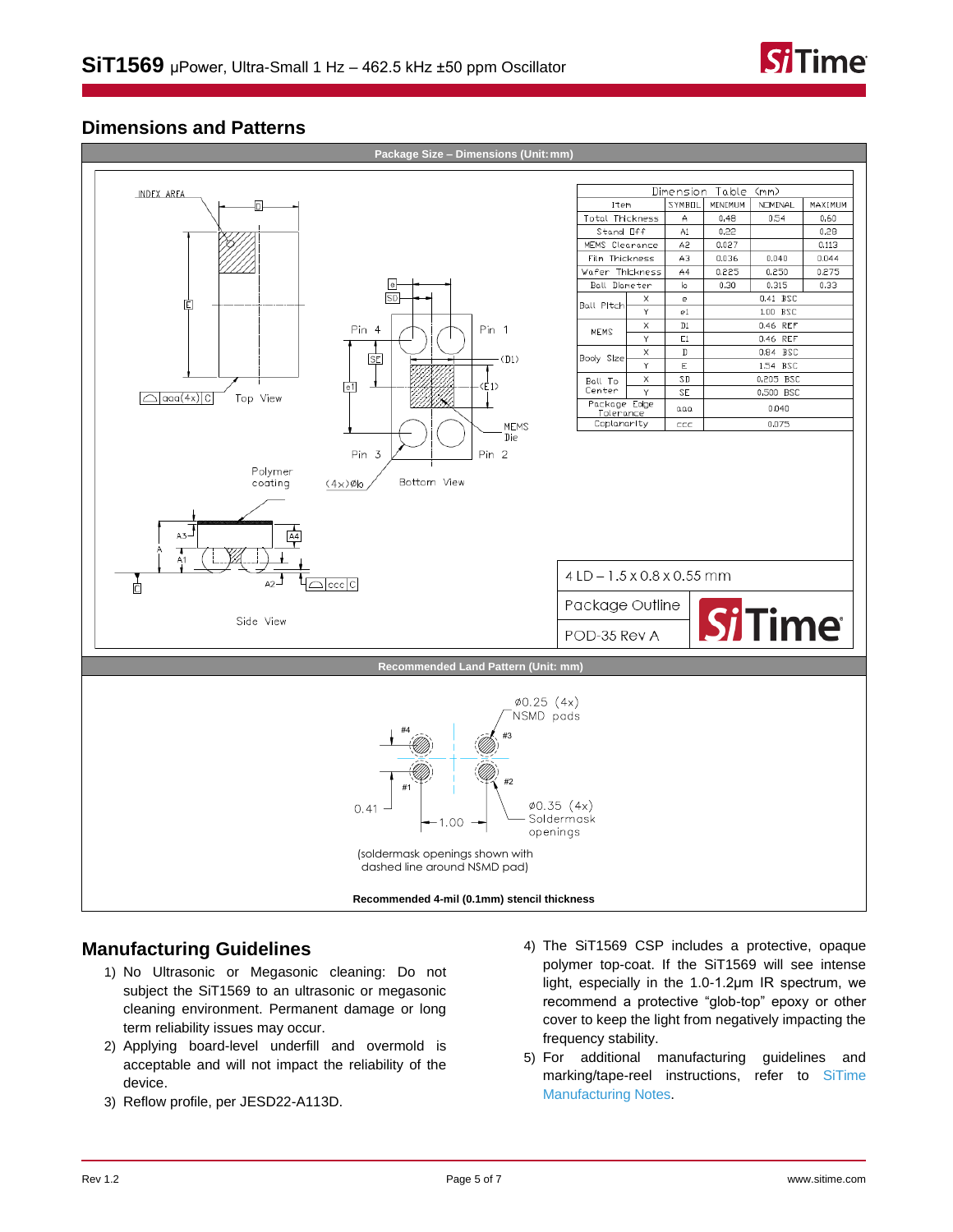

# **Ordering Information**



For applications that require operation over wide range, enter the option that corresponds to the highest supply voltage.